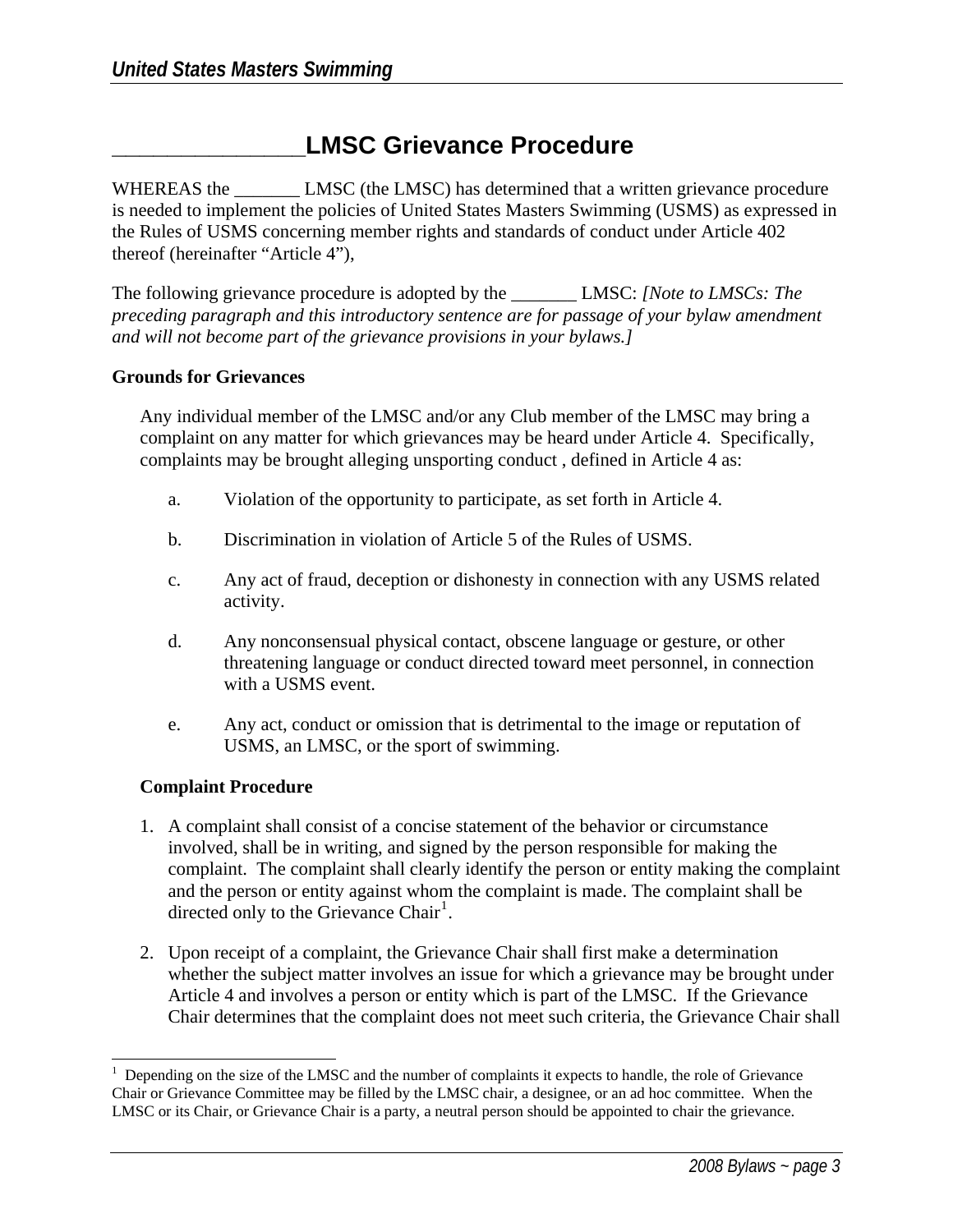dismiss the complaint and notice of same shall be transmitted to the party bringing the complaint and to the Chair of the LMSC.

- 3. If the Grievance Chair does not dismiss the complaint, the Grievance Chair shall transmit a copy of the complaint to all other parties involved. The parties to any controversy shall be the USMS member or entity that makes the complaint, the USMS member or entity that is the subject of a complaint, and, if appropriate, the LMSC. In the event there are multiple parties or varying interests, any interested person may ask the Grievance Chair to (or the Chair may of its own volition) realign the parties according to their interest in the matter.
- 4. The parties other than the complaining party shall have the right to make a written reply, which shall consist of a concise statement of any matter of defense to the complaint, and which shall be made within twenty days from the date the copy of the complaint is transmitted by the Grievance Chair. Replies shall be in writing and signed by the person responsible for making the reply. The Grievance Chair shall advise all parties in writing of their hearing rights under these guidelines, as well as their appeal rights under Article 4. The Grievance Chair, for reasonable grounds, including excusable neglect, may extend any time limit.

## **Mediation or Resolution by the Grievance Chair**

- 1. After all parties have transmitted written statements to the Grievance Chair (or if the time for same has passed without a statement being transmitted), the Chair shall attempt to resolve the controversy by mediation. The method of mediation shall be at the discretion of the Chair. Methods of mediation may include (without limitation) in-person contact, telephone contact, or communication by writing or e-mail. If mediation is successful, the agreement shall be reduced to writing, signed by the parties, and transmitted to the LMSC Chair.
- 2. If a party who is the subject of a complaint fails to make a reply, but other parties have replied, then the Grievance Chair may proceed to mediation under this section, or to a hearing under the following section.
- 3. If no party who is the subject of a complaint makes a reply, then the Grievance Chair may act on the complaint as filed, or may take evidence or information from any source. The Grievance Chair shall make such findings as appear to be justified and reasonable to resolve the controversy. Findings shall be reduced to writing and transmitted to the parties and to the LMSC Chair.

## **Hearing Procedure**

1. If no agreement can be reached, the Grievance Chair shall convene a hearing panel to resolve the controversy. The Grievance Chair shall designate three members of the LMSC to act as a panel to resolve the grievance and all matters related thereto. The Chair shall preside over the hearing and give counsel to the panel concerning procedural matters and USMS rules, but shall have no vote.